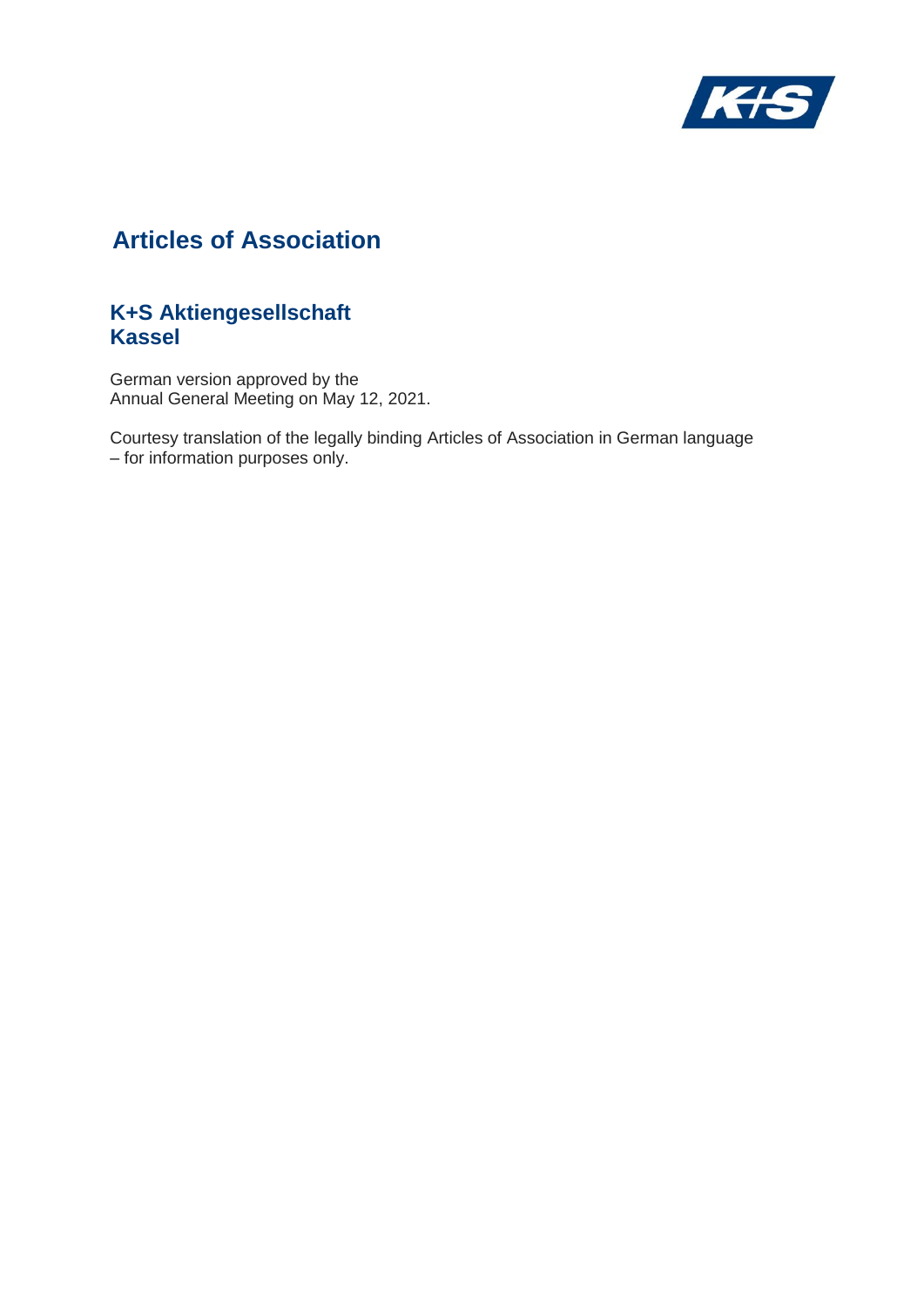

## **Section I General Provisions**

Article 1

## **Business Name and Registered Office**

(1) The Company operates under the business name K+S Aktiengesellschaft.

(2) The registered office of the Company is located in Kassel.

## Article 2

## **Objetcts**

(1) The objects of the Company consist in: the extraction, processing and sale of potassium salt and rock salt as well as other minerals, including related main and secondary products; the use of underground cavities created as a result of mining operations; the re-utilisation and removal of waste; the production and sale of fertilizer mixtures and various types of chemical products; trading in all the aforementioned minerals and products; the management and exploitation of real property, and the execution of all such transactions and measures that may appear necessary for or conducive to the accomplishment of the Company's objects.

(2) The Company is authorized to establish branches within Germany and outside it as well as to lease, buy and form other undertakings and to acquire interests in them.

## Article 3

## **Announcements and Transfer of Information<sup>1</sup>**

Corporate notices are published in the Federal Gazette (Bundesanzeiger).<sup>2</sup> The company has the right to provide information to shareholders also by way of remote data transmission.<sup>3</sup>

## Article 4

## **Share Capital and Shares**

(1) The share capital amounts to  $\epsilon$  191,400,000,00 and is divided into 191,400,000 shares, which have an equal share in the share capital of the Company.<sup>4</sup> The right of shareholders to request the individual certification of their shares is excluded.

(2) The shares are registered shares. If in the case of a capital increase, the resolution on the capital increase does not stipulate, whether the new shares are to be bearer shares or registered shares, they shall be registered shares.<sup>5</sup>

<sup>&</sup>lt;sup>1</sup> Heading revised by resolution of the Annual General Meeting on May 11, 2011.

<sup>&</sup>lt;sup>2</sup> Article 3 sentence 1 most recently changed by resolution of the Supervisory Board on May 8, 2012.

<sup>&</sup>lt;sup>3</sup> Article 3 sentence 2 added by resolution of the Annual General Meeting on May 11, 2011.

<sup>4</sup> Article 4 paragraph 1 sentence 1 most recently changed by resolution of the Annual General Meeting on May 11, 2011.

<sup>&</sup>lt;sup>5</sup> Article 4 paragraph 2 revised by resolution of the Annual General Meeting on May 11, 2011.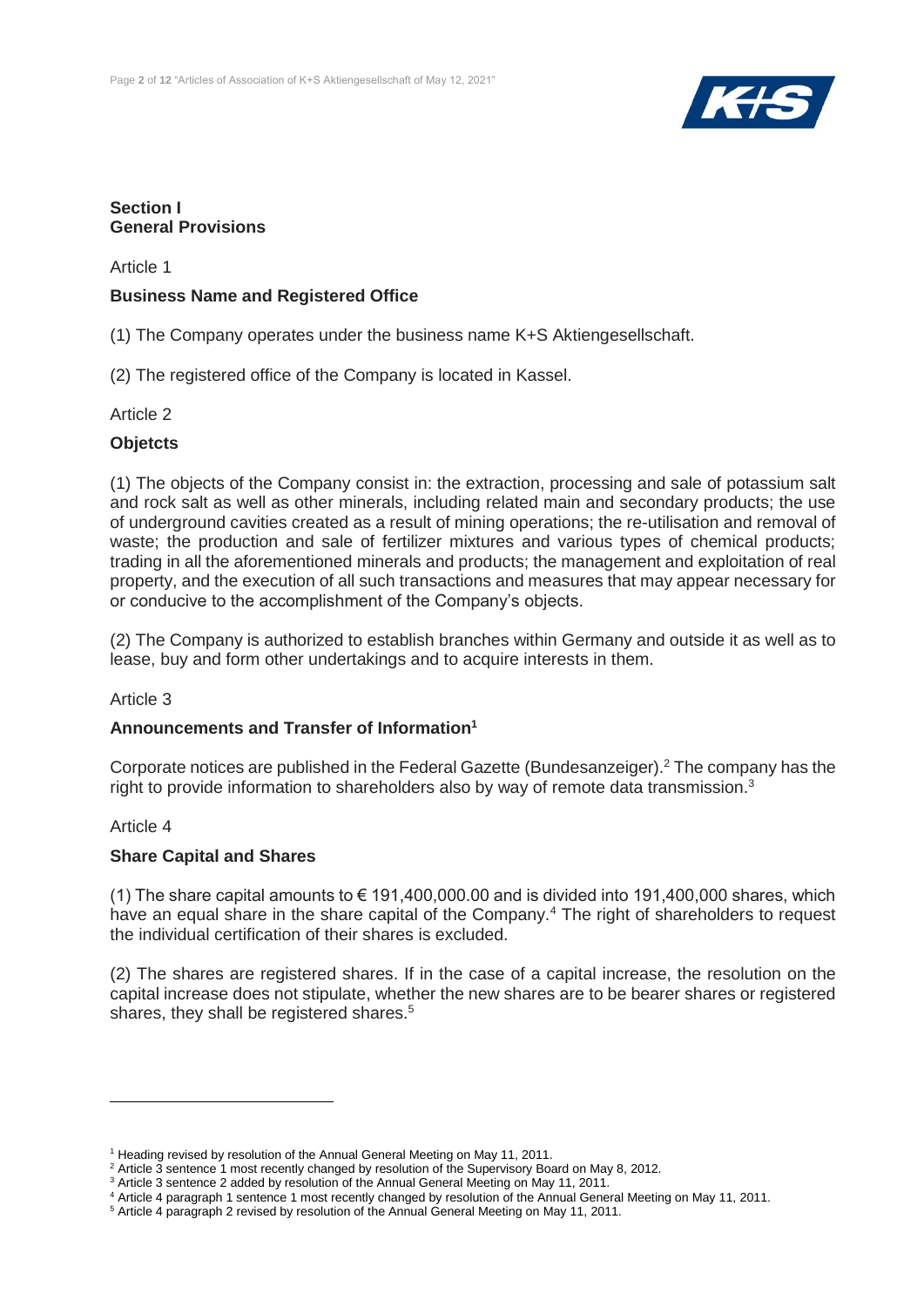

(3) The form and content of share certificates as well as of profit participation certificates and of renewal coupons are determined by the Board of Executive Directors and approved by the Supervisory Board.

(4) The Board of Executive Directors is authorised to increase the Company's share capital, with the consent of the Supervisory Board, by a total of EUR 32,280,000.00, in one lump sum or several partial amounts at different times, by issuing a maximum of 32,280,000.00 new, registered shares (authorised capital) in return for cash or non-cash contributions until 9 June 2025. Shareholders are generally offered the right to subscribe when increasing capital from authorised capital. The new shares can be acquired by a financial institution determined by the Board of Executive Directors with the obligation that they must be offered to the shareholders for subscription (indirect subscription right). The Board of Executive Directors is authorised, with the consent of the Supervisory Board, to exclude the shareholders' statutory right to subscribe up to a proportionate amount of the share capital of EUR 19,140,000.00 (corresponding to 19,140,000 no-par value shares) in the following cases:

a) With the consent of the Supervisory Board, the Board of Executive Directors may exclude fractional amounts from the shareholders' statutory subscription right.

b) With the consent of the Supervisory Board, the Board of Executive Directors may exclude the shareholders' statutory right to subscribe in the case of capital increases in return for cash contributions if the total pro rata amount of the share capital attributable to the new shares for which the subscription right is excluded does not exceed 10 % of the share capital existing at the time the authorisation takes effect or - if this amount is lower - at the time the new shares are issued and the issue price of the new shares is not significantly lower than the market price of the shares already listed at the time the issue price is finally fixed. When calculating the 10 % limit, the pro rata amount of the share capital attributable to new or repurchased shares that were issued or sold during the term of this authorisation under exclusion of subscription rights in direct or indirect application of Section 186 (3) Sentence 4 of the German Stock Corporation Act (AktG) must be deducted, as must the pro rata amount of the share capital to which option and/or conversion rights or obligations from bonds relate that were issued during the term of this authorisation in analogous application of Section 186 (3) Sentence 4 of the German Stock Corporation Act (AktG).

c) With the consent of the Supervisory Board, the Board of Executive Directors may exclude the shareholders' statutory right to subscribe in the case of capital increases in return for non-cash contributions up to a proportionate amount of the share capital of EUR 19,140,000.00 (corresponding to 19,140,000 shares), if the new shares are to be used as consideration in the acquisition of a company, parts of a company or an equity interest in a company by the Company.

d) With the consent of the Supervisory Board, the Board of Executive Directors may exclude the shareholders' statutory right to subscribe in order to implement a scrip dividend where the shareholders are asked to offer their dividend claim, in full or in part, as a non-cash contribution in return for new shares in the Company.

The Board of Executive Directors may only make use of the authorisations granted in a) to d) above to exclude the right to subscribe insofar as the proportionate amount of the total shares issued with exclusion of the right to subscribe does not exceed 10 % of the share capital (10 % ceiling), neither on the date of the resolution of this authorisation nor on the date it is exercised. If other authorisations to issue or sell Company shares or to issue rights are exercised, which enable or obligate the acquisition of Company shares, during the term of the authorised capital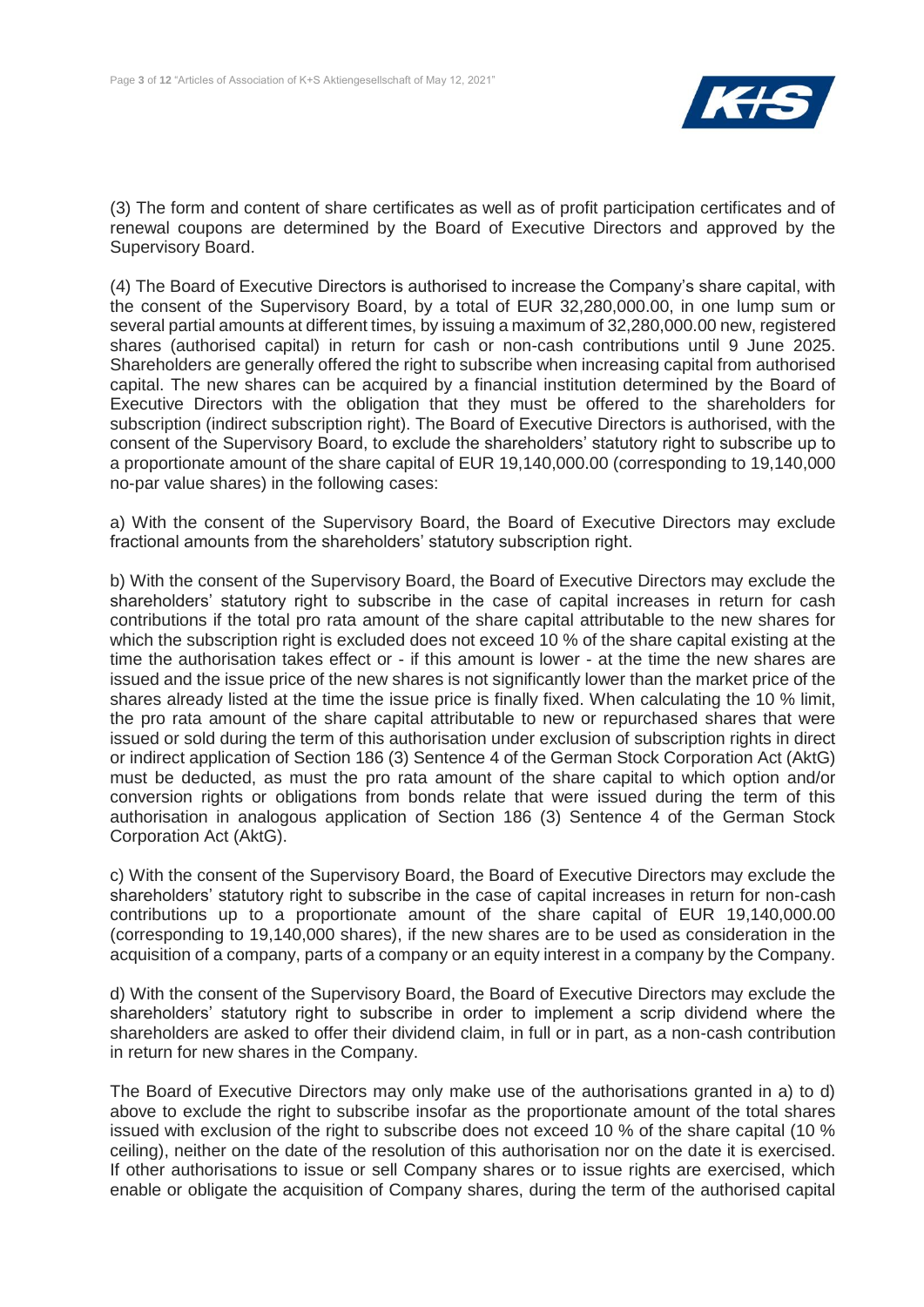

until its utilisation thus excluding the right to subscribe, this must be credited against the 10 % ceiling referred to above. The Board of Executive Directors will be authorised with the consent of the Supervisory Board to determine the further details of capital increases from the authorised capital. 6

(5) The Board of Executive Directors is authorized to increase the Company's share capital, with the consent of the Supervisory Board, by a total of EUR 38,280,000.00, in one lump sum or several partial amounts at different times, by issuing a maximum of 38,280,000 new, registered shares (Authorized Capital II) in return for cash or non-cash contributions until May 11, 2026. Shareholders are generally offered the right to subscribe when increasing capital from Authorized Capital II. The new shares can be acquired by a financial institution determined by the Board of Executive Directors with the obligation that they must be offered to the shareholders for subscription (indirect subscription right). The Board of Executive Directors is authorized, with the consent of the Supervisory Board, to exclude the shareholders' statutory right to subscribe up to a proportionate amount of the share capital of EUR 19,140,000.00 (corresponding to 19,140,000 no-par value shares) in the following cases:

a) With the consent of the Supervisory Board, the Board of Executive Directors may exclude fractional amounts from the shareholders' statutory subscription right.

b) With the consent of the Supervisory Board, the Board of Executive Directors may exclude the shareholders' statutory right to subscribe in the case of capital increases in return for cash contributions if the total pro rata amount of the share capital attributable to the new shares for which the subscription right is excluded does not exceed 10% of the share capital existing at the time the authorization takes effect or - if this amount is lower - at the time the new shares are issued and the issue price of the new shares is not significantly lower than the market price of the shares already listed at the time the issue price is finally fixed. When calculating the 10 % limit, the pro rata amount of the share capital attributable to new or repurchased shares that were issued or sold during the term of this authorization under exclusion of subscription rights in direct or indirect application of Section 186 (3) Sentence 4 of the German Stock Corporation Act (AktG) must be deducted, as must the pro rata amount of the share capital to which option and/or conversion rights or obligations from bonds relate that were issued during the term of this authorization in analogous application of Section 186 (3) Sentence 4 of the German Stock Corporation Act (AktG).

c) With the consent of the Supervisory Board, the Board of Executive Directors may exclude the shareholders' statutory right to subscribe in the case of capital increases in return for non-cash contributions up to a proportionate amount of the share capital of EUR 19,140,000.00 (corresponding to 19,140,000 shares), if the new shares are to be used as consideration in the acquisition of a company, parts of a company or an equity interest in a company by the Company.

d) With the consent of the Supervisory Board, the Board of Executive Directors may exclude shareholders' statutory subscription rights to the extent necessary to grant holders of conversion or option rights or those obliged to exercise conversion or option rights under bonds that have been or will be issued by the Company or one of its Group companies subscription rights to new shares to the extent to which they would be entitled as shareholders after exercising their option or conversion rights or fulfilling their option or conversion obligations.

<sup>6</sup> Article 4 paragraph 4 changed by resolution of the Annual General Meeting on June 10, 2020.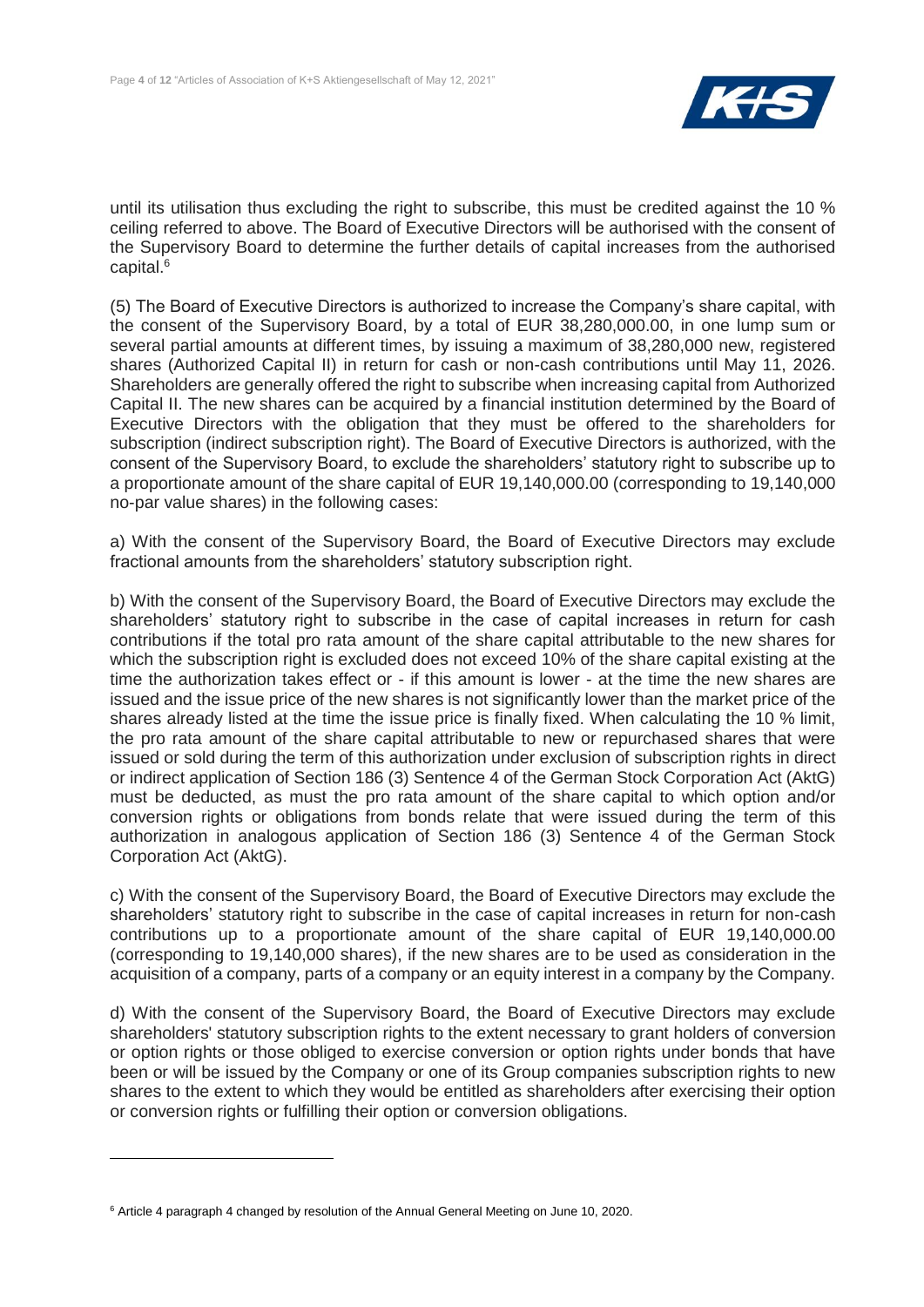

The Board of Executive Directors may only make use of the authorizations granted in a) to d) above to exclude the right to subscribe insofar as the proportionate amount of the total shares issued with exclusion of the right to subscribe does not exceed 10 % of the share capital (10% limit), neither on the date of the resolution of this authorization nor on the date it is exercised. If other authorizations to issue or sell Company shares or to issue rights are exercised, which enable or obligate the acquisition of Company shares, during the term of the Authorized Capital II until its utilization therefore excluding the right to subscribe, this must be credited against the 10% limit referred to above. The Board of Executive Directors will be authorized with the consent of the Supervisory Board to determine the further details of capital increases from the Authorized Capital II.<sup>7</sup>

(6) The share capital is conditionally increased by up to EUR 19,140,000.00 by issuing up to 19,140,000 bearer shares (conditional capital). The conditional capital increase will be implemented only insofar as the holders or creditors of conversion rights or warrants from bonds, which were issued by the Company or a group company before 10 June 2025 based on the authorising resolution of the Annual General Meeting held on 9 June 2020, exercise their conversion rights or warrants, or as the holders or creditors of the convertible bonds with conversion obligation, which were issued by the Company or a group company before 10 June 2025 based on the authorising resolution of the Annual General Meeting held on 9 June 2020, who are required to convert, fulfil their conversion obligation, or if the Company elects before 10 June 2025, based on the authorising resolution of 9 June 2020, to grant shares in the Company, in full or in part, in lieu of payment of the amount due, and if no cash settlement is made or own shares are used to settle such claims. New no-par value shares are eligible to participate in the profits from the beginning of the financial year during which they are created through the exercise of conversion rights or warrants or through the fulfilment of conversion obligations; in deviation from this, the Board of Executive Directors may determine, with the consent of the Supervisory Board, that new no-par value shares are eligible to participate in the profits from the beginning of the financial year, in respect of which the Annual General Meeting has not yet adopted a resolution regarding the appropriation of the balance sheet profit at the time when the conversion rights or warrants are exercised or the conversion obligations are fulfilled. The Board of Executive Directors is authorised with the consent of the Supervisory Board to determine the additional content of share rights and further details of the implementation of a conditional capital increase.<sup>8</sup>

## **Section II Constitution**

## **A. Board of Executive Directors**

Article 5

 $\overline{a}$ 

## **Composition, Term of Office**

(1) The Board of Executive Directors consists of at least two members.

(2) Members of the Board of Executive Directors are appointed by the Supervisory Board, which also determines their number. The Supervisory Board may designate a member of the Board of Executive Directors to act as chairman.

<sup>&</sup>lt;sup>7</sup> Article 4 paragraph 5 changed by resolution of the Annual General Meeting on May 12, 2021.

<sup>&</sup>lt;sup>8</sup> Article 4 paragraph 6 changed by resolution of the Annual General Meeting on June 10, 2020.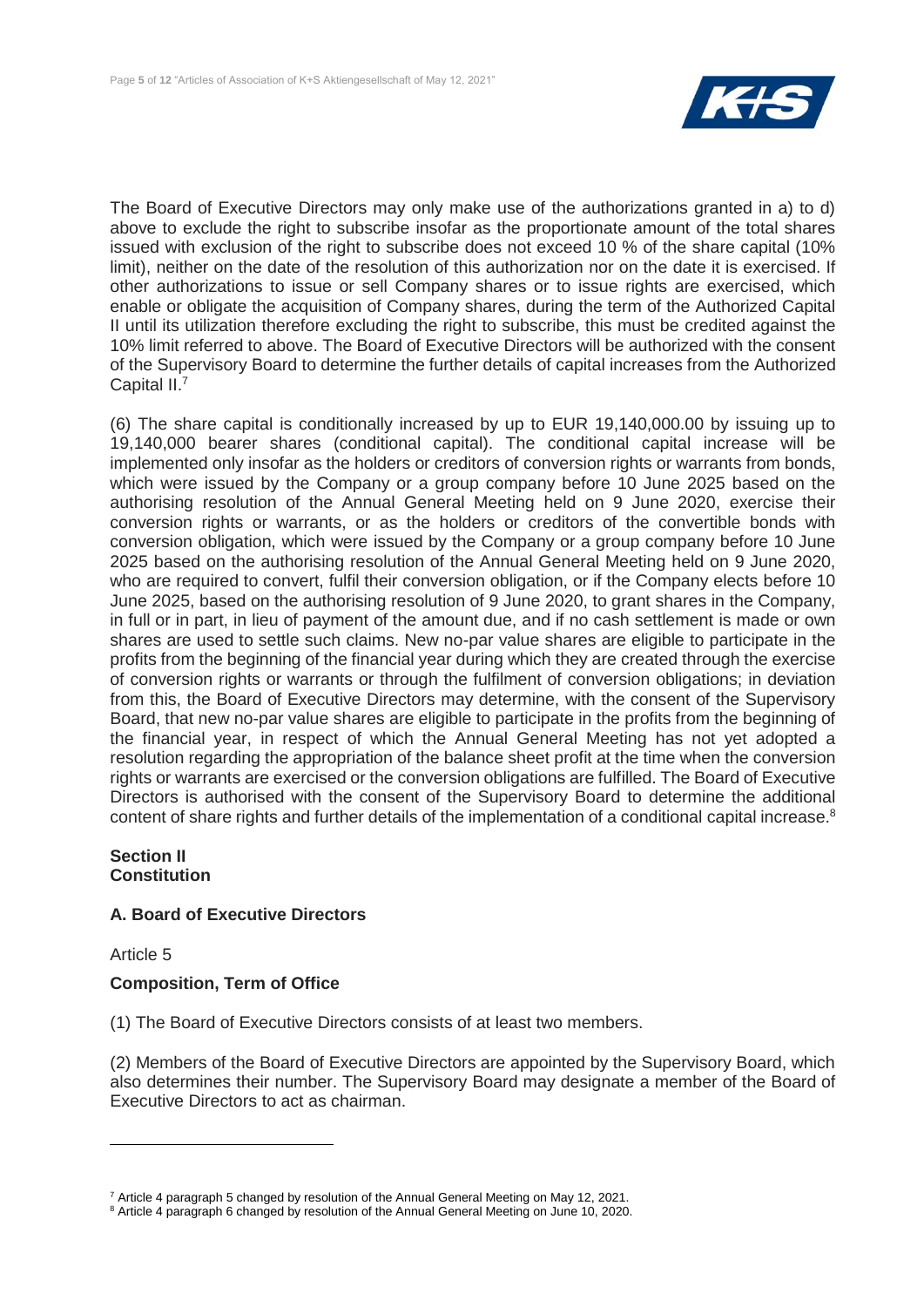

(3) Resolutions of the Board of Executive Directors are adopted by a majority of votes cast unless a larger majority is required by law. In the case of resolutions adopted by a simple majority, the chairman of the Board of Executive Directors has a casting vote in the event of a tied vote, provided that the Board of Executive Directors consists of more than two people.

## Article 6

## **Representation of the Company**

(1) The Company is represented by two members of the Board of Executive Directors acting jointly or by one board member acting together with the holder of a commercial power of attorney [Prokurist].

(2) A general power of commercial representation [Prokura] may only be issued in the form of the power of procuration [Gesamtprokura].

## **B. The Supervisory Board**

Article 7

## **Position and Responsibility**

(1) The Supervisory Board performs its functions in accordance with the Articles of Association and its rules of procedure. Its members are duty bound by the same rights and obligations in respect of the good of the Company and are not bound by specific assignments and instructions.

(2) The Supervisory Board determines its own rules of procedure, which can also contain provisions supplementing those laid down in the Articles of Association.

Article 8

## **Composition, Election, Term of Office<sup>9</sup>**

(1) The composition of the Supervisory Board complies with the provisions of the law.<sup>10</sup> Where the General Meeting does not resolve a shorter period for the election of individual or all members of the Supervisory Board which it is to elect, the members of the Supervisory Board are appointed until the end of the General Meeting which resolves their discharge for the fourth fiscal year following the start of the term of office. The financial year in which the term of office begins is not counted.<sup>11</sup>

(2) The General Meeting may, at the time it appoints Supervisory Board members, also appoint a replacement member, who, in the event that a Supervisory Board member leaves office before the expiry of his term of office, will replace such outgoing member in the order of precedence to be determined at the time of the election.

<sup>9</sup> Article 8 paragraph 3 deleted by resolution of the Annual General Meeting on May 11, 2016.

<sup>&</sup>lt;sup>10</sup> Article 8 paragraph 1 sentence 1 changed by resolution of the Annual General Meeting on May 7, 2003.

<sup>11</sup> Article 8 paragraph 1 sentence 2 changed by resolution of the Annual General Meeting on May 11, 2016.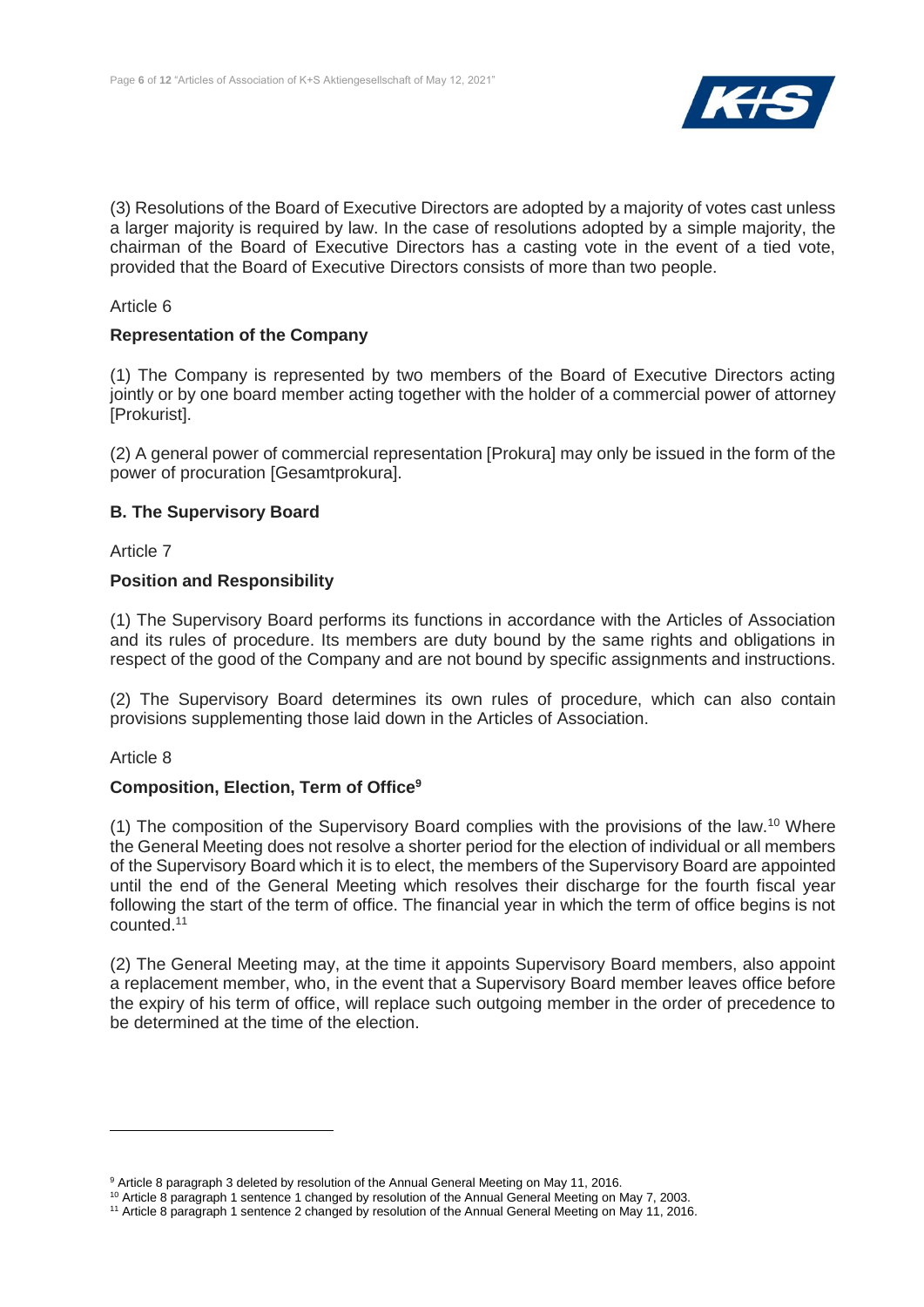

## Article 9

## **Resignation from Office, Removal**

(1) Members of the Supervisory Board may resign from the Supervisory Board, even without an important reason, by submitting a written notice to the Board of Executive Directors.<sup>12</sup>

(2) A member elected by the General Meeting can be removed before the expiry of his term of office by a resolution of the General Meeting that has been passed by a three-quarters majority of the capital represented at it.<sup>13</sup>

Article 10

## **Chairman, Committees**

(1) Each time it is elected, the Supervisory Board elects a chairman and a deputy chairman, with their election and removal governed by the provisions contained in Article 27.1 and 27.2 of the German Co-Determination Act [MitbestG]. Replacement elections are held as soon as any such office needs to be filled. The deputy chairman is only vested with the rights and obligations assumed by the chairman if the latter is indisposed unless the law or the Articles of Association stipulate otherwise.<sup>14</sup>

(2) As soon as the chairman and his deputy have been elected, the Supervisory Board is required to form the committee contemplated by Article 27.3 (1) of the MitbestG.

(3) The Supervisory Board may also form further committees from among its members. Supervisory Board decision-making powers may be transferred to such committees to the extent permitted by law.

## Article 11

## **Convening of Meetings, Quorum**

(1) The convening of Supervisory Board meetings and the determination of their venue is the responsibility of the chairman, or of the deputy chairman if the chairman is indisposed.<sup>15</sup> Invitations are to provide a two-week notice period; they can be transmitted in written form or by means of electronic communication.<sup>16</sup> The individual agenda items are to be set out so precisely as to facilitate a written vote. In urgent cases, the notice period can be reduced.

(2) The Supervisory Board is only quorate if, after all the members have been invited, at least half of its members participate in voting on a resolution. Unless the law stipulates otherwise, resolutions require a majority of votes cast. Should a Supervisory Board member abstain from voting, he is deemed to be a participant in voting on a resolution although the abstention is not counted as a vote cast. In the event of a tied vote on the Supervisory Board, the chairman of the Supervisory Board has two votes should a second round of voting on the same issue produce a tied vote once again.

 $12$  Article 9 paragraph 1 changed by resolution of the Annual General Meeting on May 11, 2016.

<sup>&</sup>lt;sup>13</sup> Article 9 paragraph 2 changed by resolution of the Annual General Meeting on May 9, 2001.

<sup>&</sup>lt;sup>14</sup> Article 10 paragraph 1 sentence 3 changed by resolution of the Annual General Meeting on May 9, 2001.

<sup>15</sup> Article 11 paragraph 1 sentence 1 changed by resolution of the Annual General Meeting on May 9, 2001.

<sup>&</sup>lt;sup>16</sup> Article 11 paragraph 1 sentence 2 changed by resolution of the Annual General Meeting on May 10, 2017.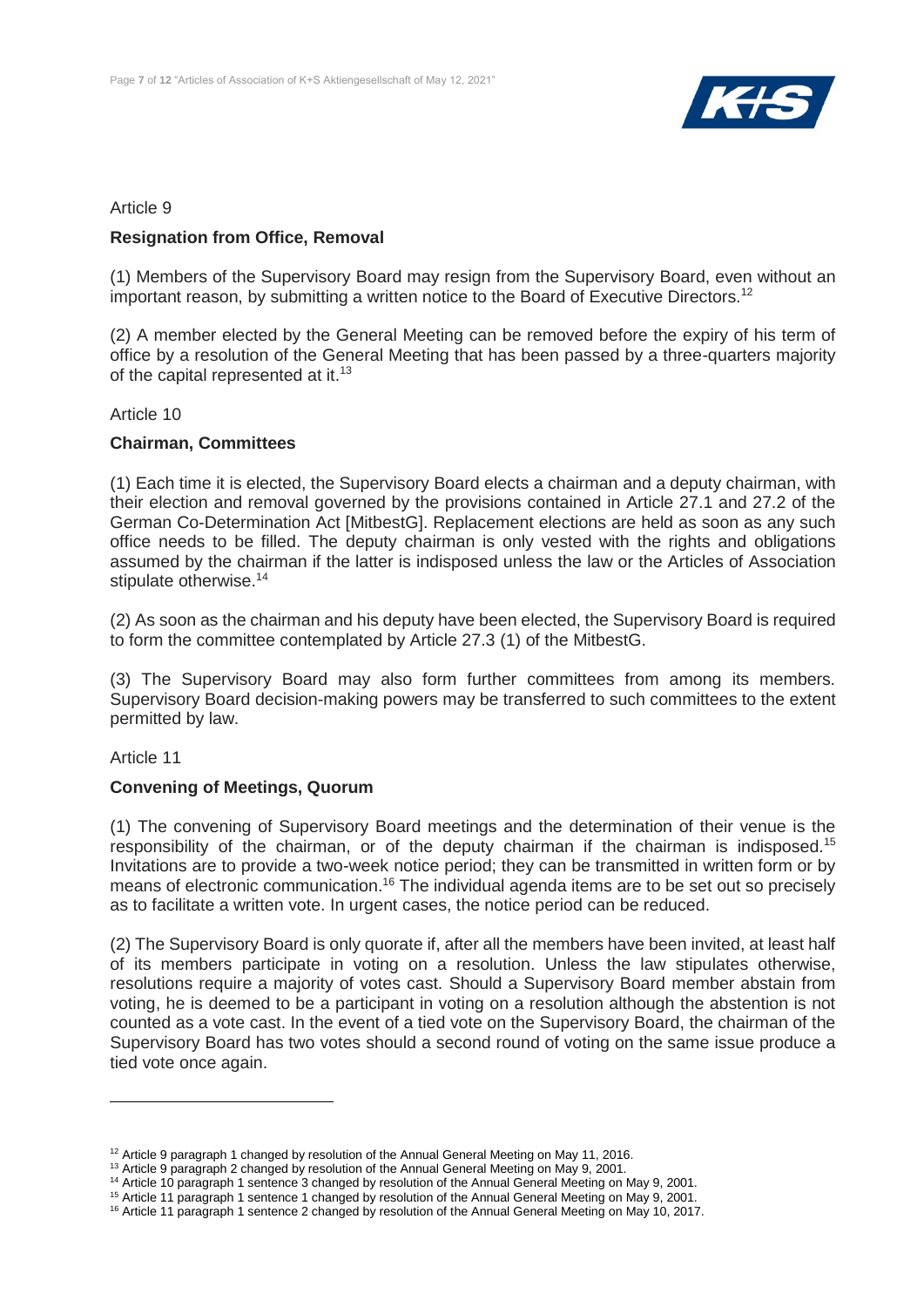

(3) Supervisory Board members who are not in attendance may participate in Supervisory Board voting by submitting their votes in writing through another member of the Supervisory Board. This also applies to the chairman of the Supervisory Board with respect to his second vote.

(4) The chairman, or the deputy chairman if the chairman should be indisposed, can effect the adoption of Supervisory Board resolutions by obtaining declarations in written form or by means of electronic or telephonic communication, provided that no member lodges an objection to such procedure being employed within an appropriate period of time not exceeding one week and as determined by the chairman, or by the deputy chairman if the chairman should be indisposed.<sup>17</sup>

(5) Members of the Board of Executive Directors may attend the meetings of the Supervisory Board in an advisory capacity save where their personal matters are the subject of consultation.

(6) Declarations of intent on behalf of the Supervisory Board are made by the chairman or by the deputy chairman if the chairman is indisposed.<sup>18</sup>

## Article 12

## **Supervisory Board Remuneration, reimbursement of out-of-pocket expenses<sup>19</sup>**

(1) A member of the Supervisory Board receives an annual remuneration of EUR 65,000.00. The Chairman of the Supervisory Board receives twice, the Deputy Chairman receives one and a half times the amount of the remuneration pursuant to Sentence 1.

(2) A member of the Audit Committee of the Supervisory Board receives an additional remuneration of EUR 20,000.00 per year. The Chairman of this committee receives twice, a Deputy Chairman receives one and a half times the amount of this additional remuneration.

(3) A member of the Strategy Committee of the Supervisory Board receives an additional remuneration of EUR 15,000.00 per year. The Chairman of this committee receives twice, a Deputy Chairman receives one and a half times the amount of this additional remuneration.

(4) A member of the Personnel Committee of the Supervisory Board receives an additional remuneration of EUR 5,000.00 per year. The Chairman of this committee receives twice, a Deputy Chairman receives one and a half times the amount of this additional remuneration.

(5) A member of the Nomination Committee of the Supervisory Board receives an additional remuneration of EUR 2,500.00 per year, if at least two meetings were held during the relevant year. The Chairman of this committee receives twice, a Deputy Chairman receives one and a half times the amount of this additional remuneration.

(6) A member of the Supervisory Board, who has been a member of the Supervisory Board or of one of its committees for only part of the year, receives one-twelfth of the respective annual remuneration pursuant to Paragraph 1 to 5 for each month or part thereof of his membership.

(7) The members of the Supervisory Board are entitled to reimbursement from the Company of the expenses incurred in the performance of their duties, which are necessary and reasonable.

<sup>&</sup>lt;sup>17</sup> Article 11 paragraph 4 changed by resolution of the Annual General Meeting on May 10, 2017.

<sup>&</sup>lt;sup>18</sup> Article 11 paragraph 6 changed by resolution of the Annual General Meeting on May 9, 2001.

<sup>&</sup>lt;sup>19</sup> Article 12 changed by resolution of the Annual General Meeting on May 12, 2021.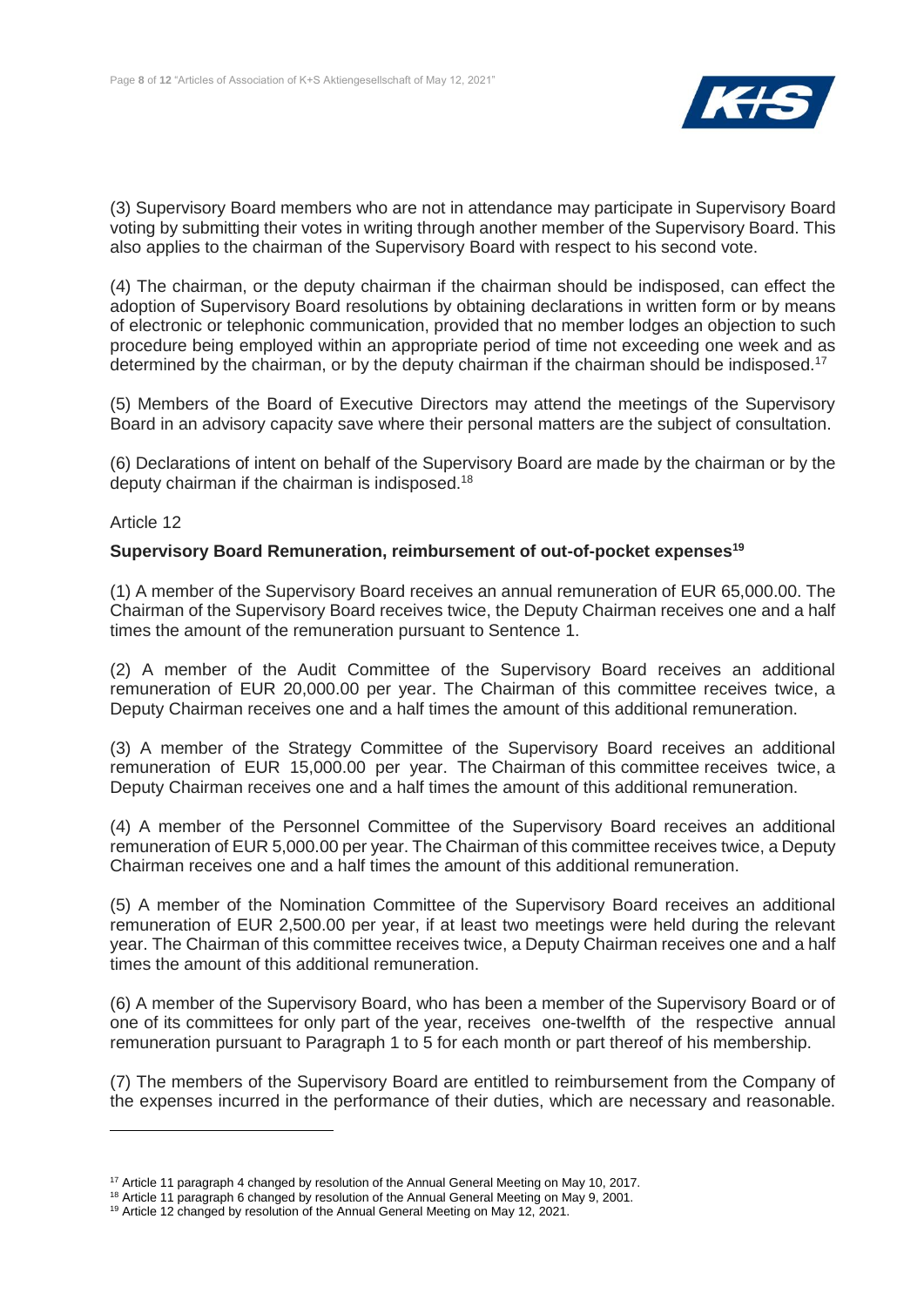

They are also entitled to reimbursement of the value-added tax payable by them on account of their Supervisory Board activities. The Company may take out financial loss liability insurance for the members of the Supervisory Board for their Supervisory Board activities at the expense of the Company.

Article 13

## **Confidentiality**

(1) Supervisory Board members are required to keep secret all confidential information and company secrets, namely, business and commercial secrets, of which they have become apprised while serving on the Supervisory Board.

(2) On the termination of office, every Supervisory Board member in the possession of confidential company documents must return those to the Company.

## **C. General Meeting**

Article 14

#### **Venue<sup>20</sup>**

The General Meeting takes places at the Company's registered office or at another location in the Federal Republic of Germany that is situated no more than 200 km from the registered office.

## Article 15

## **Right of Participation<sup>21</sup>**

(1) Those shareholders are entitled to attend the General Meeting and to exercise the voting right who

a) have applied for attendance in time and

b) are entered in the share register for the shares for which the application to attend was submitted.

(2) The Board of Executive Directors can provide for shareholders to be permitted to cast their votes even without attending the General Meeting in writing or by way of electronic communication (absentee ballot). The Board of Executive Directors shall also determine the details of the procedure by which it announces the General Meeting.

## Article 16

 $\overline{a}$ 

## **Chairing of the General Meeting**

(1) The General Meeting shall be presided over by the Chairman of the Supervisory Board. In case he is prevented the General Meeting shall be presided over by one of the members of the Supervisory Board elected by the General Meeting as shareholder representatives drawn from

<sup>&</sup>lt;sup>20</sup> Article 14 changed by resolution of the Annual General Meeting on May 13, 2009.

<sup>&</sup>lt;sup>21</sup> Article 15 changed last by resolution of the Annual General Meeting on May 9, 2012.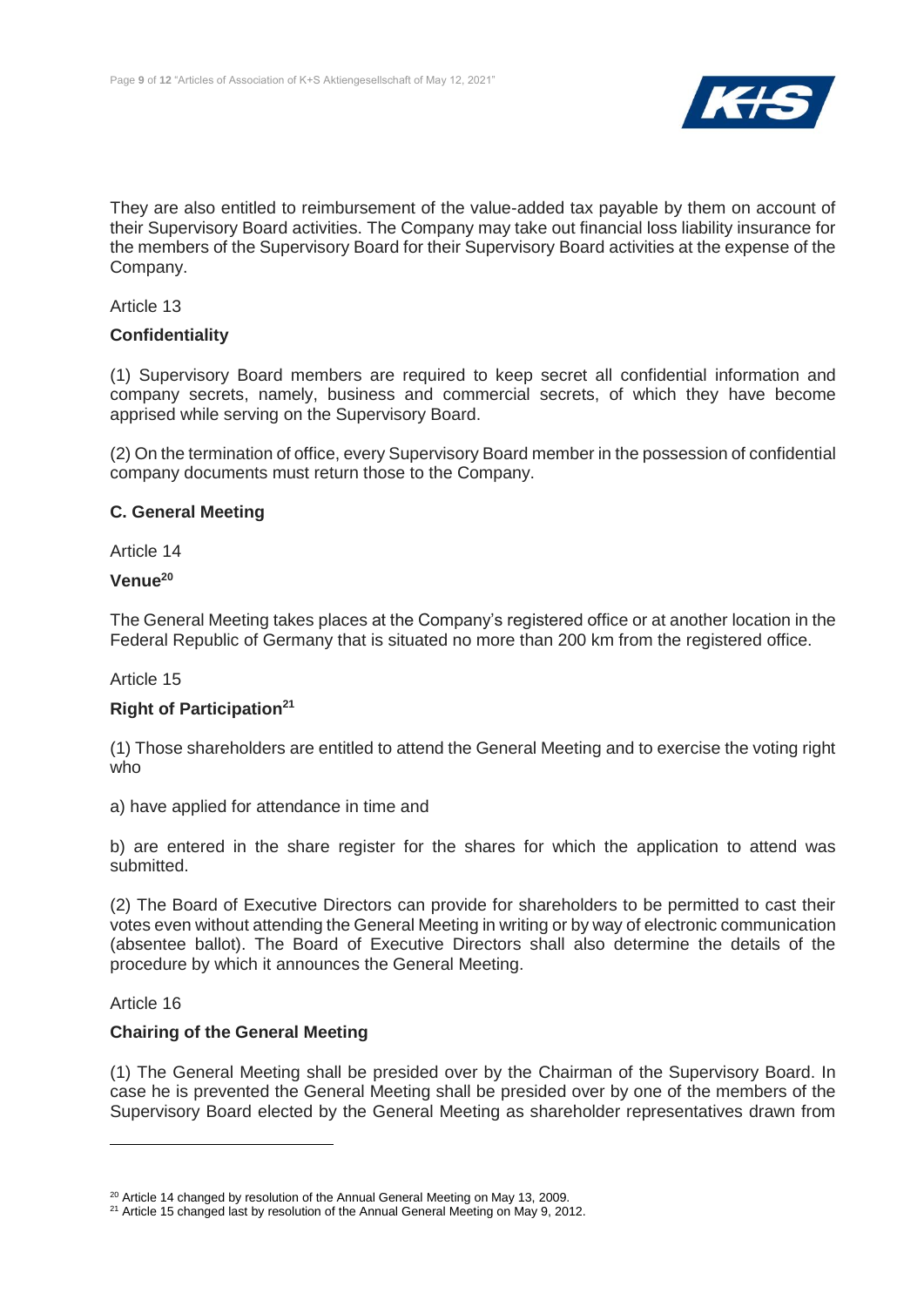

among those members. In case the General Meeting is presided over neither by the Chairman of the Supervisory Board nor by one of the members of the Supervisory Board elected by the General Meeting as shareholder representatives, the Chair shall be elected by the General Meeting.<sup>22</sup>

(2) The chairman may determine an order of priority for the considering of business that deviates from that indicated in the agenda. He determines the course of the General Meeting in accordance with the provisions of the law, especially with regard to the type, form and order of voting. The chairman may impose a reasonable time restriction on the rights of shareholders to speak and ask questions, and in particular, to impose reasonable time constraints at the beginning of or during the General Meeting in respect of comments on individual agenda items as well as individual questions and statements.<sup>23</sup>

(3) At the behest of the chairman, the proceedings of the General Meeting can be broadcast by audiovisual means in whole or in part. Such broadcasts can also have a form that is accessible by the general public without restriction. The form that any broadcast will take must be disclosed in the invitation to shareholders.<sup>24</sup>

Article 17

## **Adoption of Resolutions**

(1) Each share grants the right to one vote at the General Meeting. Shareholders may be represented at the General Meeting by an authorised representative.<sup>25</sup>

(2) Resolutions of the General Meeting are adopted by a simple majority of the votes cast unless the provisions of the German Stock Corporation Act [Aktiengesetz] state otherwise. In those cases where the German Stock Corporation Act also requires a majority of the share capital represented, a simple majority of the share capital represented is sufficient insofar as such majority is acceptable under the law.

(3) The Supervisory Board is authorized to modify the Articles of Association in a manner that only affects the version.

## **Section III Financial Year, Annual Financial Statements, Annual General Meeting**

Article 18

 $\overline{a}$ 

## **Financial Year**

The financial year corresponds to the calendar year.

 $22$  Article 16 paragraph 1 changed by resolution of the Annual General Meeting on May 11, 2016.

<sup>&</sup>lt;sup>23</sup> Article 16 paragraph 2 added by resolution of the Annual General Meeting on May 10, 2006.

<sup>&</sup>lt;sup>24</sup> Article 16 paragraph 3 added by resolution of the Annual General Meeting on May 7, 2003.

<sup>&</sup>lt;sup>25</sup> Article 17 paragraph 1 sentence 2 changed by resolution of the Annual General Meeting on May 13, 2009.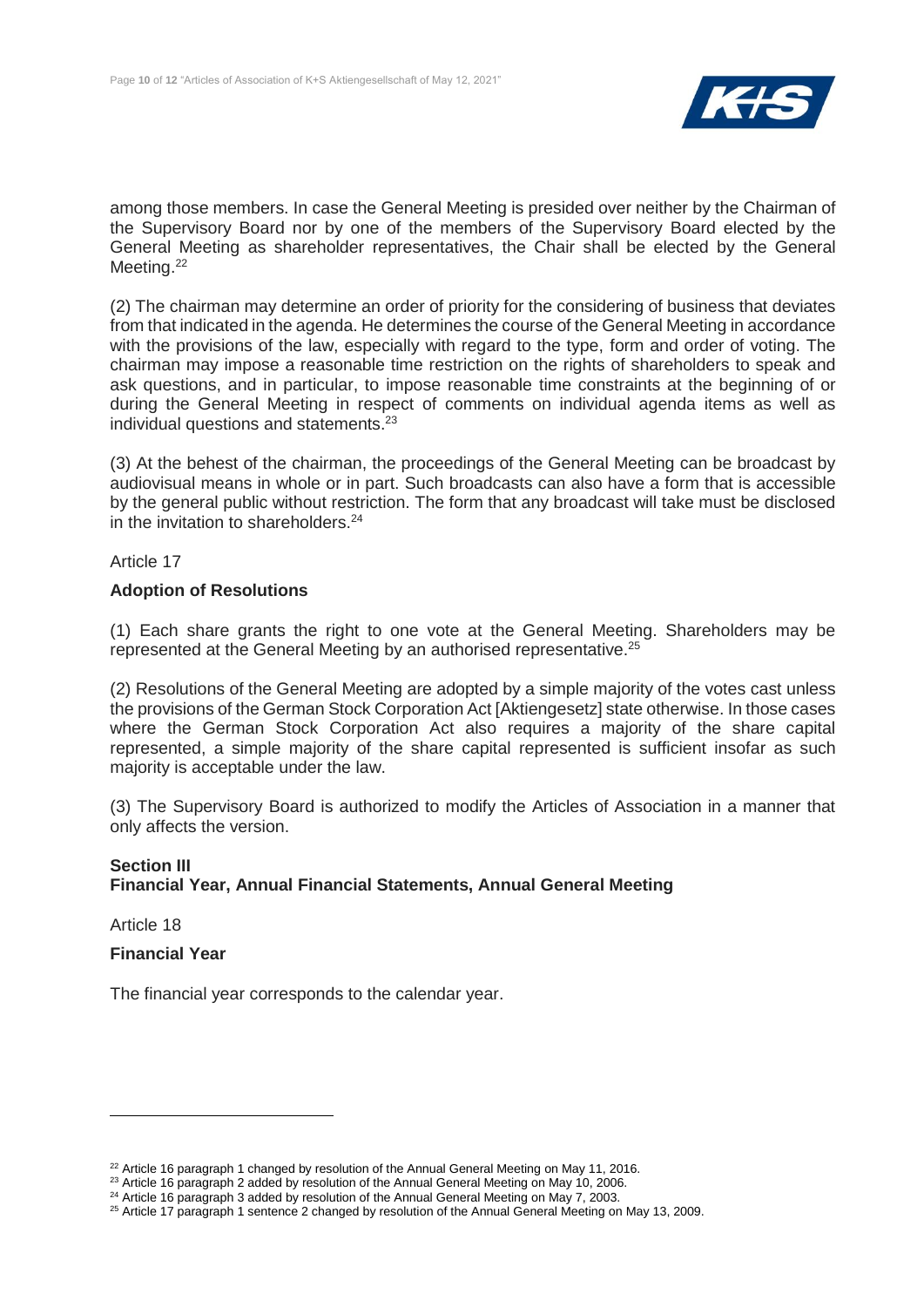

## Article 19

## **Annual Financial Statements<sup>26</sup>**

(1) Within the first three months of any given financial year, the Board of Executive Directors must prepare annual financial statements and a management report for the preceding financial year, submitting them to the Supervisory Board and auditors without delay. When submitting the annual financial statements and management report, the Board of Executive Directors is required to present to the Supervisory Board the proposal that it intends to put before the General Meeting concerning the appropriation of any net surplus.

(2) Within the first five months of any given financial year, the Board of Executive Directors must prepare group annual financial statements and a group management report for the preceding financial year, submitting them to the Supervisory Board and auditors without delay.

## Article 20

## **Annual General Meeting**

(1) The Annual General Meeting is held within the first eight months of any given financial year.

(2) Resolutions adopted at the Annual General Meeting concerning the following in particular: the appropriation of unappropriated net income; the discharge from liability of the members of the Board of Executive Directors and of the Supervisory Board; the appointment of Supervisory Board members, unless the provisions of statute stipulate otherwise, and the approval of the annual financial statements in those case provided for by the law.

## Article 21

## **Appropriation of Profits**

(1) Any net surplus is to be distributed among the shareholders unless otherwise appropriated by the General Meeting.

(2) Profits are distributed equally among the shareholders in proportion to their shareholdings.

(3) Other forms of entitlement to participate in profits may be determined in connection with new share issues.

(4) The General Meeting may also resolve an in-kind distribution instead of or in addition to a cash distribution.

 $26$  Article 19 changed by resolution of the Annual General Meeting on May 8, 2002.